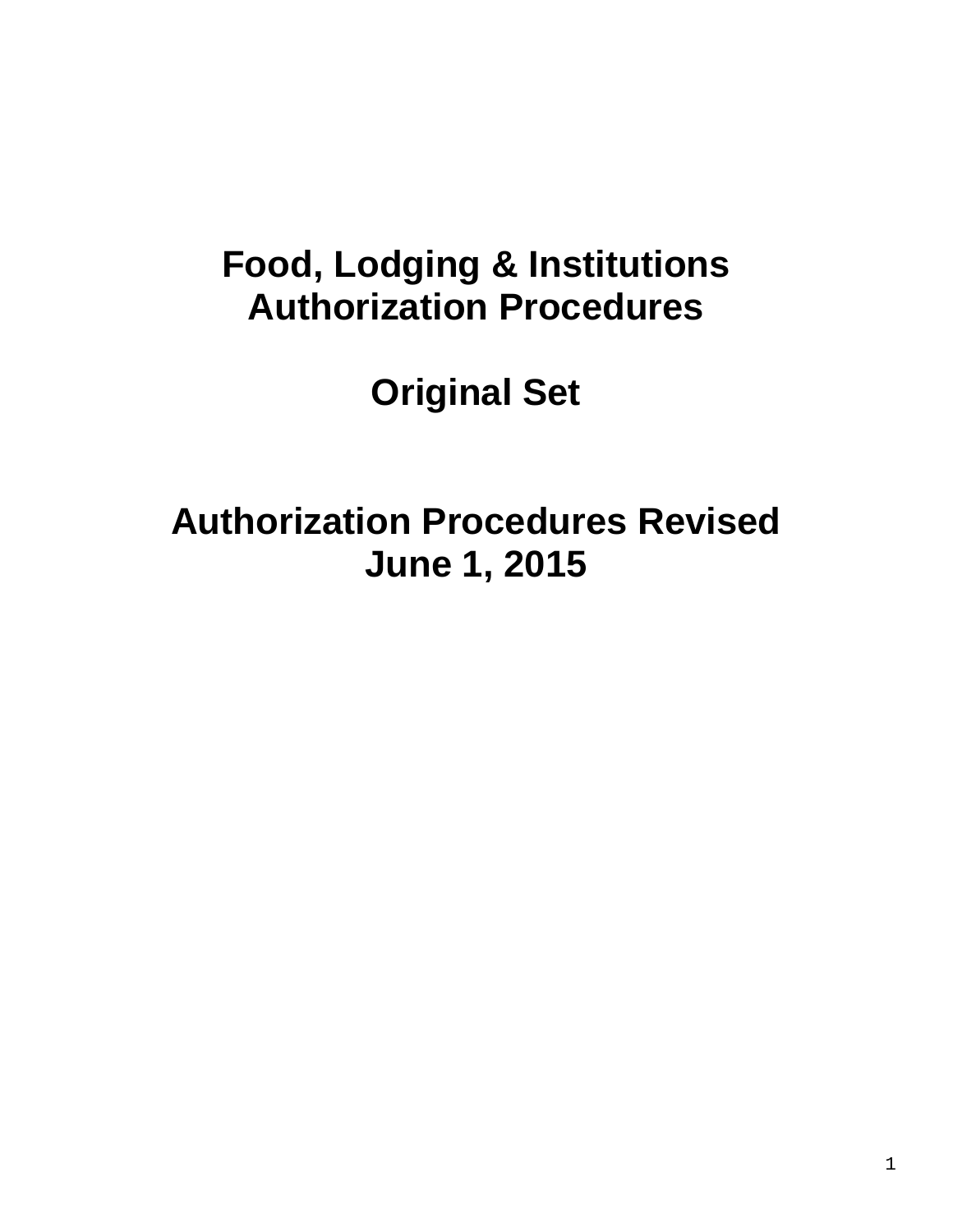### Food, Lodging & Institutions Authorization Procedures Division of Environmental Health

Environmental Health Services Section

### **PRELIMINARY ACTIVITIES**

Applicant & Supervisor Initial/Date Completed

- 1. The applicant shall successfully complete Centralized Intern Training by NC DHHS, Division of Public Health, Environmental Health Services Section.
	- 2. The local health department shall train the applicant to keep daily records of time and activities, and to use forms properly.
	- 3. The supervisor shall assign the applicant to an authorized registered environmental health specialist (REHS) in the department to learn routine procedures of field work. If no authorized environmental health specialist is available in the applicants department the regional specialist shall find an alternate location for this training. The local health directors of both health departments will be involved in the negotiations concerning time and location for the training.
		- 4. The supervisor shall supply the applicant with the necessary equipment to enforce the laws and rules and assure that the applicant is familiar with the use of all equipment.
	- 5. The supervisor shall assign the applicant to an authorized REHS for practice of skills and knowledge in the following specific areas; inspections will be carried out at each of the following types of establishments:
		- Food Service (30)\* (5-10 applicant led, co-signed inspection forms) Food Service 26 Meat Market (no more than 6) 4 Lodging (3)<sup>\*</sup>  $(1-3$  applicant let, cosigned inspection forms) • Institutions: (6)\* Local Confinement 1 Hospital/Nursing Home 3\* Residential Care 2 Water Supply (3)<sup>\*</sup> (for migrant housing)
		- On-Site Wastewater Facilities (3)\* (for migrant housing if the applicant does not hold an Onsite Water Protection authorization)
		- Total of 45 Inspections

#### **Establishment categories marked with an "\*" must be inspected with these minimum numbers. The establishment types without an "\*" are recommendations only.**

**For each establishment evaluated**, the following file shall be developed for review and comments made by the supervisor. The file is to be forwarded to the regional specialist by the applicant when the request for delegation of authority is made. The file shall be organized. Inspection forms filled out by the applicant and the authorized REHS shall be together. It shall include:

- A. A copy of this document, Food, Lodging and Institutions Authorization Procedures.
- B. Each establishment inspection form as specified in PRELIMINARY ACTIVITIES #5 and FIELD PRACTICE AND REVIEW.
- C. Suspension or revocation form, and a transitional permit, completed by the applicant. (If no establishment is suspended or revoked, the file shall include at least one mock suspension or revocation form and a mock transitional permit.)
- D. Product Disposition Form.
- E. Bacteriological Analysis of Water Sample.
- F. Pre-occupancy Evaluation Report of Drinking Water Supply and Wastewater Facilities for Migrant Housing.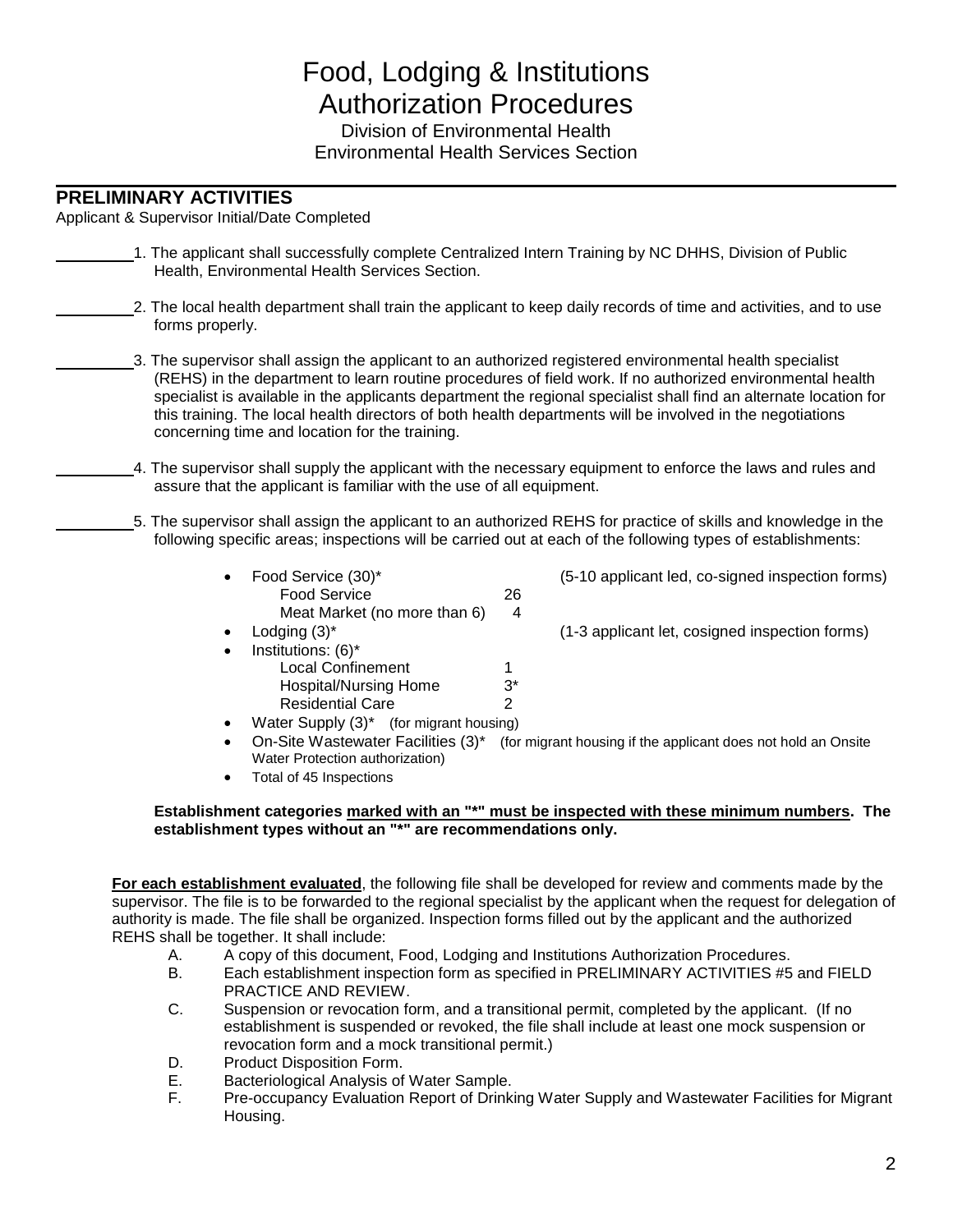#### **FIELD PRACTICE & REVIEW**

Applicant & Supervisor Initial/Date Completed

- 1. The supervisor or their authorized designee will make the necessary number of inspections with the applicant. In the beginning of the practice work, the applicant and the authorized REHS shall complete independent inspection forms. The applicant and the authorized REHS will discuss both inspection forms upon completion of each inspection in the absence of the operator.
- 2. After at least 15-25 inspections (filled out separately from the authorized REHS), the applicant should take the lead role in conducting the inspections, writing up the inspection and discussing the findings with the operator. The authorized REHS shall review and concur with the findings documented on the inspection form. The final score may be discussed and agreed upon by the authorized REHS and the applicant. The final determination of the score is made by the authorized REHS. The forms shall be signed by both the authorized REHS and the applicant.

The applicant should be able to discuss, explain and recommend the appropriate correction of violations.

- 3. Joint inspections are continued until the applicant is comfortable conducting inspections. The applicant must be able to identify violations, discuss the needed corrections with the operator, complete an inspection form, and review the inspection form with the operator. Only one inspection form is completed at this point. The authorized REHS will provide assistance and guidance to the applicant as needed until satisfied that the applicant is proficient in conducting inspections in the various types of establishments.
- 4. The supervisor will review the inspection forms completed by the applicant and the authorized REHS with both present and resolve any disagreements. The review should occur in progression with the applicants' work so that problems are corrected and learning takes place. The inspection forms shall be signed and dated by parties present during the review.
	- 5. During the necessary inspections, if at least one *intent to suspend* and one *transitional permit* are not issued, a mock notice of *intent to suspend* and *a mock transitional permit* shall be completed by the applicant. The mock permit action shall be done onsite at one of the 30 food service establishments or one of the three lodging establishments. If at least one Product Disposition Form is not filled out, a mock form shall be completed by the applicant.

#### **For all Critical Violations deducted on the inspection forms there shall be documentation of the type of correction. If a CV Follow-up or Visit has taken place, it shall be documented and included with the inspection for review.**

6. Migrant Housing Delegation is required unless currently authorized in Onsite Water Protection. The applicant shall conduct evaluations of at least three existing on-site wastewater systems and three on-site water supplies for compliance with 15A NCAC 18A .1700 and .1900 rules in the presence of an REHS authorized in a program other than Childhood Lead Poisoning Prevention. The evaluations may be conducted at any location with an onsite water supply and wastewater system.

A review of the records on file and a site visit shall be made for each evaluation. A water sample shall be collected at each of the sites visited. An inspection form for each site visited shall be completed by the applicant and reviewed and co-signed in the field by the authorized REHS. Complete three of each form: Pre-occupancy Evaluation Report of Drinking Water Supply and Wastewater Facilities for Migrant Housing.

7. When all requirements have been met and the supervisor determines the applicant has progressed sufficiently to work independently, the applicant may apply for authorization.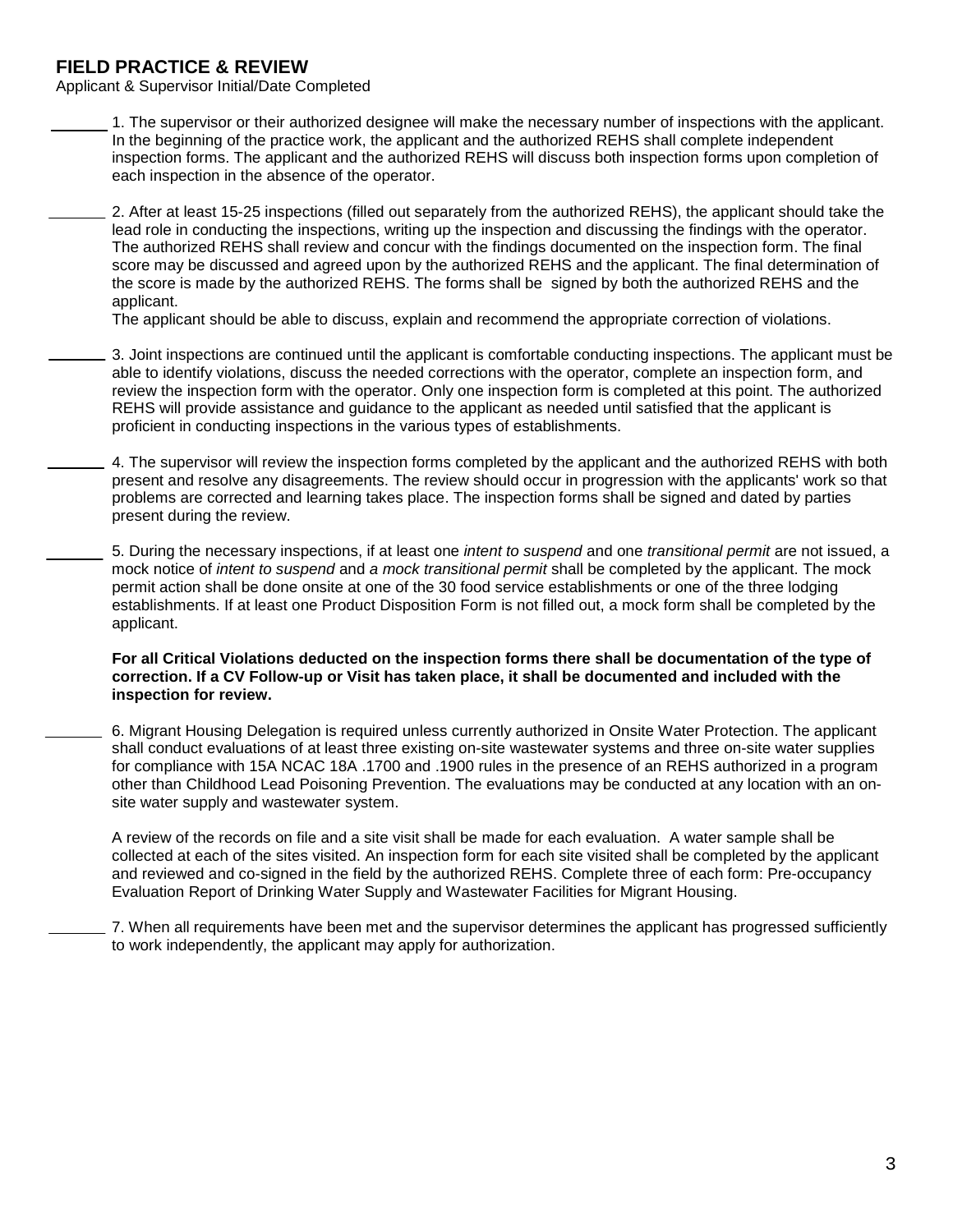**DISCLAIMER:** If upon reviewing the file, the regional specialist finds that the applicant needs additional practice, the evaluation for authorization may be postponed until that practice has taken place. To make the best use of everyone's time, it is the supervisor/health director's responsibility to see that the applicant has sufficient field practice to prepare the applicant for authorization. Inspections submitted for this review must have been completed within the last 12 months. Inspection forms beyond 12 months will not be considered by the regional specialist.

#### **SCHEDULING THE EVALUATION FOR AUTHORIZATION**

Applicant & Supervisor Initial/Date Completed

- 1. When the applicant has completed the PRELIMINARY ACTIVITIES and FIELD PRACTICE & REVIEW, the applicant shall provide the following to the Division of Environmental Health:
	- A. A properly completed *Food, Lodging & Institutions Authorization Procedures* **AND** the Application for Authorization (DPH-EHS 1056)
	- B. An authorization identification card will be issued by the division with the authorization letter if an applicant's photo is on file, unless the applicant is already authorized to administer another program. If a photograph is not on file, the applicant should submit a digital photograph by e-mail to the Office of Education and Training. Hard copy photographs will not be accepted.

Send to: ENVIRONMENTAL HEALTH SERVICES SECTION OFFICE OF EDUCATION & TRAINING 1632 MAIL SERVICE CENTER RALEIGH NC 27699-1632

- 2. The applicant shall forward the practice files and copies of all corresponding official documentation generated to the regional specialist. Contact your regional specialist for current mailing information.
- 3. The Environmental Health Services Section will contact the appropriate regional environmental health specialist who will set an appointment to work with the applicant as soon as possible. If the evaluation cannot begin within two months from receipt of completed files and the referral from the division, the regional specialist shall contact their supervisor to arrange for the evaluation to be conducted by another regional specialist. The supervisor will communicate with the education and training specialist when the application has been referred to another regional specialist. Evaluations for authorizations are top priority for the regional specialist.

#### **EVALUATION PROCEDURES**

The regional specialist shall spend a sufficient amount of time necessary to determine the applicant's knowledge and skills in the enforcement of laws and rules.

- 1. The regional specialist shall review the documents generated in the PRELIMINARY ACTIVITIES and FIELD PRACTICE & REVIEW prior to arriving at the local health department for field work with the applicant. The regional specialist shall discuss the documents with the applicant prior to field work.
- 2. The regional specialist shall coordinate the administration of a written test. The applicant must score at least 70% on the written examination prior to the field evaluation by the regional specialist. The regional specialist shall discuss the incorrect answers on the test with the applicant prior to continuing the evaluation. If the applicant fails the test, he/she will be denied authorization. The written exam may be repeated at a later date.
- 3. The applicant shall complete at least four independent inspections, but no more than eight establishments selected by the regional specialist.
- 4. The regional specialist shall observe the applicants' knowledge, skills, and ability to properly inspect the establishments selected. The intern will conduct the inspection, complete the inspection form, discuss findings with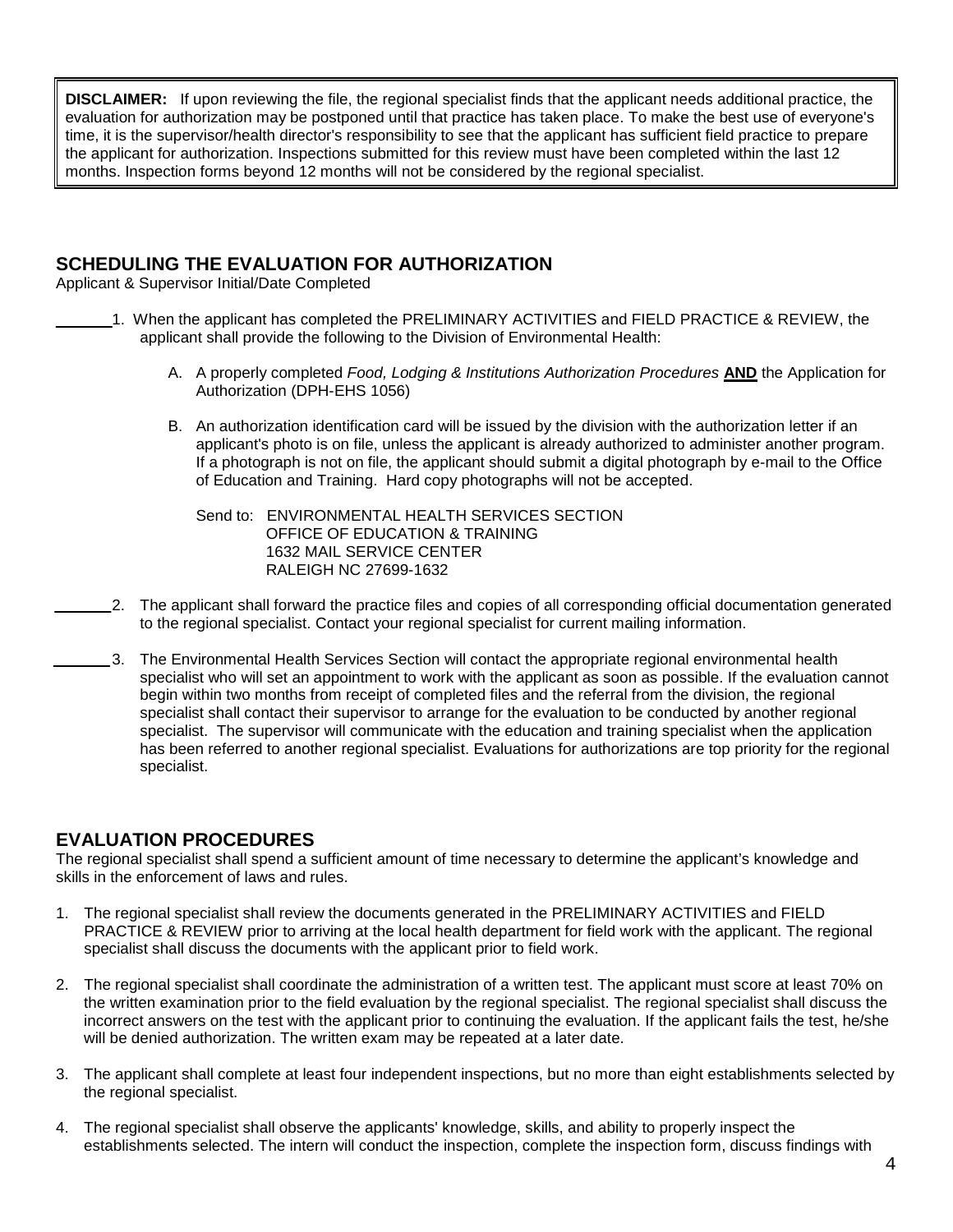the regional specialist, discuss findings with the person in charge of the establishment and post the grade. The regional specialist will evaluate the intern by using the Authorization Checklist. If the establishment warrants a notice of suspension or revocation, the regional specialist will review the notice of suspension or revocation. The regional specialist and the applicant shall jointly sign the inspection form and any suspension or revocation forms.

- 5. For migrant housing/family foster home delegation, the regional specialist shall observe the applicants' evaluation of at least one existing on-site sewage system and on-site water supply for compliance with 15A NCAC 18A .1700 and .1900. A water sample shall be collected for the site evaluated. The evaluation shall be conducted at a site not previously visited by the applicant.
- 6. A conference will be held with the supervisor or designee to discuss the recommendations for authorization, which will be forwarded to the Environmental Health Services Section.
- 7. The regional specialist shall recommend granting or denying the applicant the authority to enforce specific laws and rules by completing a recommendation form and forwarding it to the Environmental Health Services Section as quickly as possible. If the regional specialist cannot recommend delegation be granted after the inspections have been conducted in Steps 3-5 EVALUATION PROCEDURES, the recommendation shall be to deny the authorization. If delegation is denied, the specific reasons for denial with recommendations for improvements shall be included.

### **DELEGATION OF AUTHORITY**

- 1. Upon receipt of the recommendation from the regional specialist, a letter from the Environmental Health Services Section Chief will be sent to the applicant approving or denying the request for authorization. If approved, the *Identification Card* will be included as appropriate.
- 2. The authorized REHS shall carry the *Identification Card* while on duty.
- 3. The *Identification Card* is the property of the Environmental Health Services Section and must be immediately returned by the authorized agent to the division when he/she is no longer employed with the local health department.
- 4. The applicant may begin to enforce laws and rules when the letter of authorization is received in the local health department.

#### **CHANGE OF EMPLOYMENT**

- 1. If the REHS becomes employed in another local health department, the individual must apply for authorization for the employee to enforce laws and rules. The following steps must be completed. See PRELIMINARY ACTIVITIES, Step 2 and Step 4; see SCHEDULING THE EVALUATION FOR AUTHORIZATION: Step 1 and Step 3.
- 2. When an authorized REHS transfers from one local health department of the state to another, the regional specialist shall assess the need for additional training. This may include discussing the applicant's abilities with their current regional specialist, reviewing inspection forms from the previous county, a field visit with the new county's regional specialist, or attending initial internship training at the expense of the employing health department. If the authorizing regional is no longer employed by the state, field work will be required.